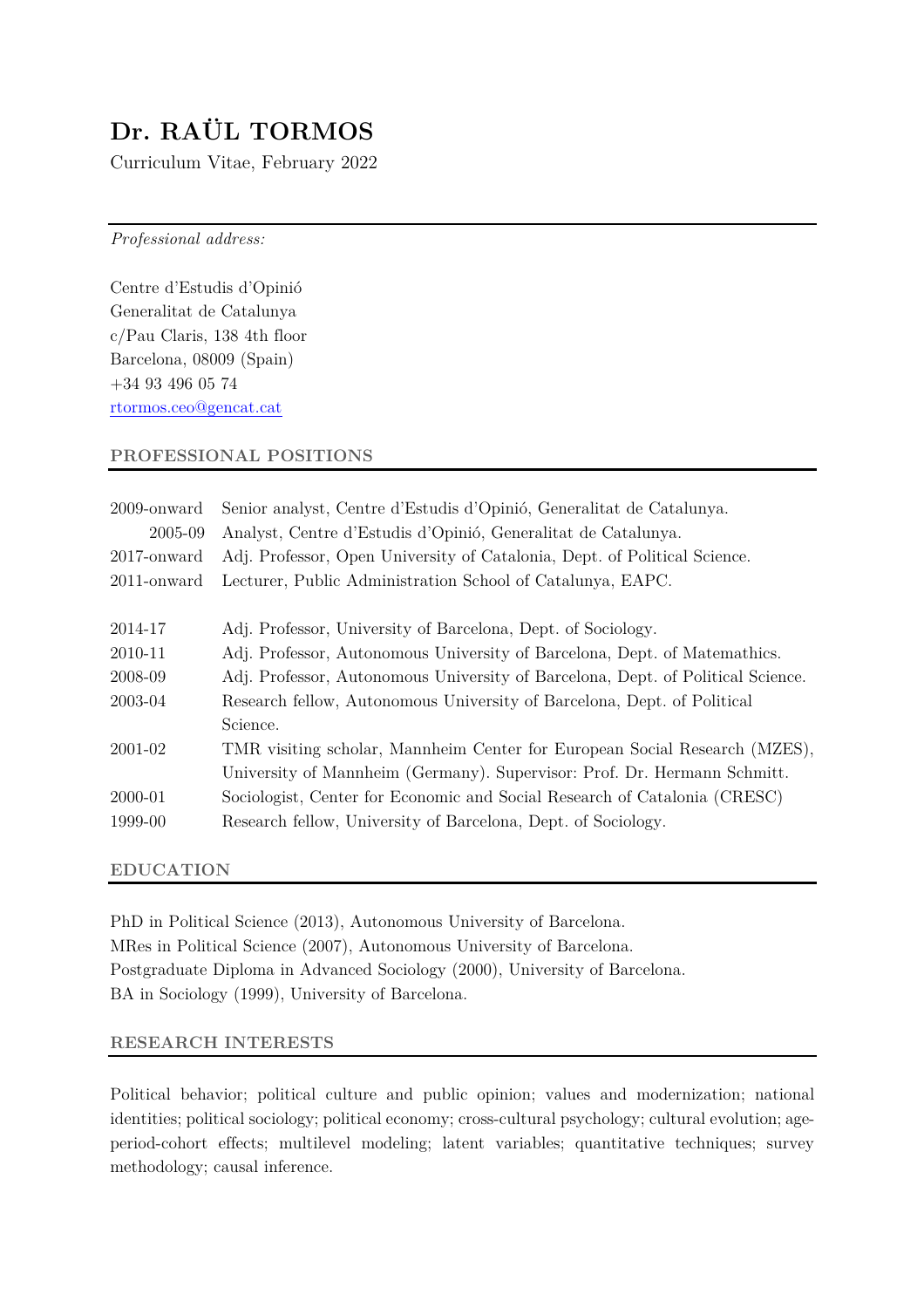Rodon, T., and **Tormos, R**. (forthcoming): "The Burden of a Violent Past. Formative Experiences of Repression and Support for Secession in Catalonia", *British Journal of Political Science*.

**Tormos, R**., and Verge, T. (forthcoming): "Challenging the Gender Gap in Political Interest: A By-Product of Survey Specification Error", *Public Opinion Quarterly*.

Anduiza, E., and **Tormos, R.** (forthcoming): "Survey Data and Methods for the Study of Political Participation", in M. Grasso and M. Giugni eds. *The Oxford Handbook of Political Participation*. Oxford: Oxford University Press.

**Tormos, R.** (2019): "Measuring Personal Economic Hardship and its Impact on Political Trust during the Great Recession", *Social Indicators Research* 144 (3): 1209-1232.

Fonseca, P., and **Tormos, R.** (2018): "Using the R Language to Manage and Show Statistical Information in the Cloud", *Technologies* 6(4): 113.

**Tormos, R.** (2018): "Question-Order Effects in the Evaluation of Political Institutions in Decentralized Polities", *International Journal of Public Opinion Research* 31 (3): 66-81.

Zavala, D., **Tormos, R.**, Revilla, M. and Weber, W. (2018): "Designing Response Scales with Multi-Trait Multi-Method Experiments", *Mathematical Population Studies* 25 (2): 66-81.

Dobewall, H., **Tormos, R.** and Vauclair, C-M. (2017): "Normative Value Change Across the Human Life Cycle. An Examination of Cultural Differences in Age and Cohort Effects", *Journal of Adult Development* 24 (4): 263-276.

**Tormos, R.**, Vauclair, C-M., and Dobewall, H. (2017): "Does Contextual Change Affect Basic Human Values? A Dynamic Comparative Multilevel Analysis across 32 European Countries", *Journal of Cross-Cultural Psychology* 48 (4): 490-510.

Muñoz, J. and **Tormos, R.** (2015): "Economic Expectations and Support for Secession in Catalonia: Between Causality and Rationalization", *European Political Science Review* 7 (2): 315- 341.

Covered by: *Democratic Audit UK, LSE's blog, ZoomPolítico Fund. Alternativas, El País, Diari Ara, El Guaita.*

**Tormos, R.** (2012): "Postmaterialist Values and Adult Political Learning. Intracohort Value Change in Western Europe", *Revista Española de Investigaciones Sociológicas* 140 (1): 89-120.

Verge, T., and **Tormos, R.** (2012): "The Persistence of Gender Differences in Political Interest", *Revista Española de Investigaciones Sociológicas* 138 (1): 89-108.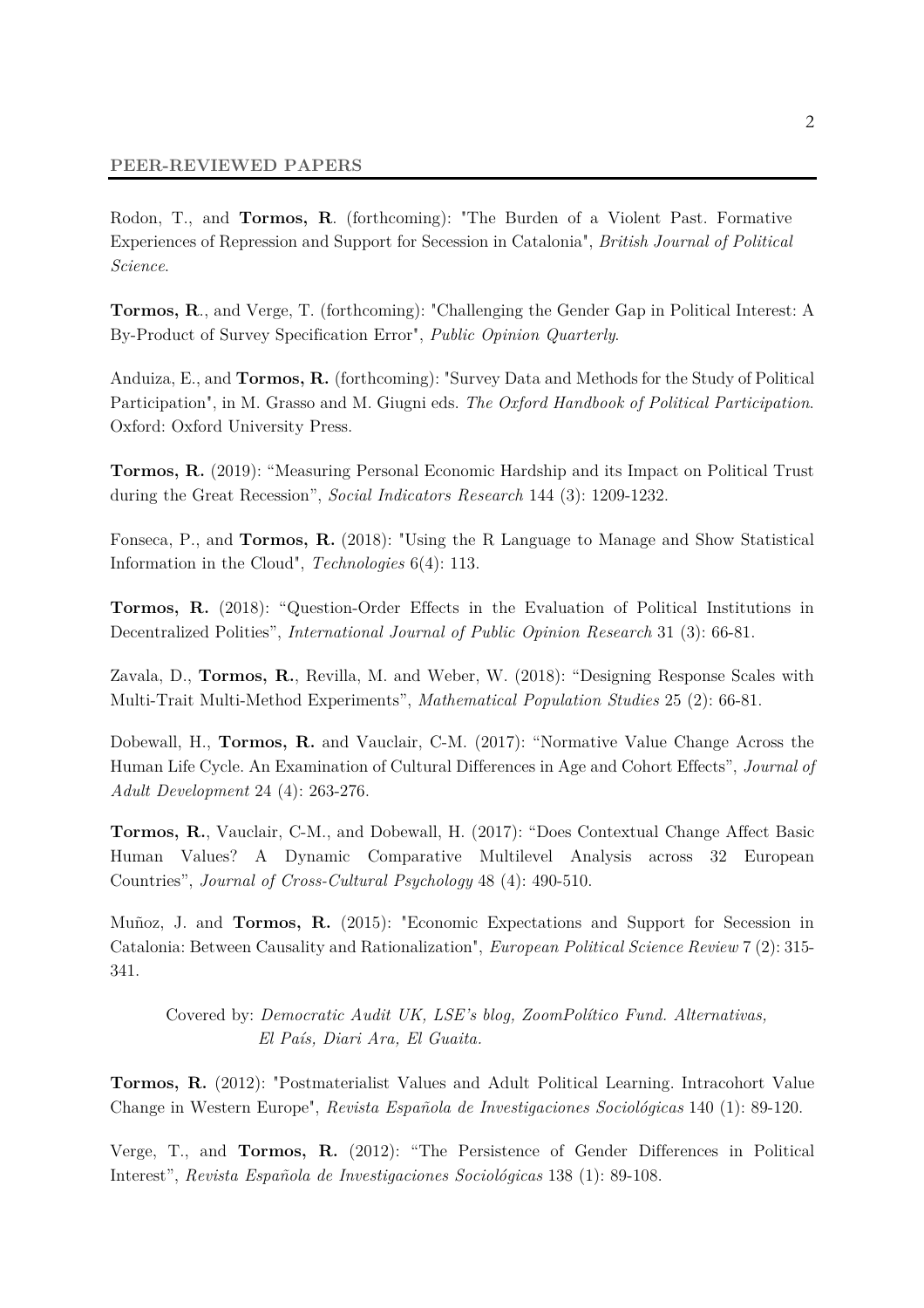#### *UNDER REVIEW*

Verge, T., and **Tormos, R**.: "Shaping Support for Public Policies: Legitimacy Cues and Question Wording Effects in the Case of Gender Quotas", R&R at *Journal of Elections, Public Opinion and Parties*.

#### **BOOKS**

**Tormos, R.** (2019): *The Rhythm of Modernization. How Values Change over Time*. Leiden & Boston, Brill Academic Publishers.



In *The Rhythm of Modernization*, Raül Tormos analyses the pace at which belief systems change across the developed world during the modernization process. It is often assumed that value change follows the slow rhythm of generational replacement. This book, however, reports trends that contradict this assumption in the field of values. Challenging Inglehart's modernization theory, the transition from traditional to modern values happens much quicker than predicted. Many "baby-boomers" who were church-going, morally conservative materialists when they were young, become unchurched and morally tolerant postmaterialists in their later years. Using surveys from multiple countries over many years, and applying cutting-edge statistical techniques, this book shows how citizens quickly adapt their belief systems to new circumstances throughout their lives.

**Tormos, R**. (2021): *Els valors dels catalans. Àmbits, perfils i perspectiva comparada*. Monografia nº 10 del Centre d'Estudis d'Opinió, Generalitat de Catalunya, Barcelona.

Covered by: *La Vanguardia*.

**Tormos, R** (2005): *La influència de l'edat en el comportament electoral a Catalunya. Cicle vital o generació?* Col·lecció Estudis núm. 19, Observatori Català de la Joventut – Generalitat de Catalunya, Barcelona.

#### **PAPERS AT CONFERENCES**

ECPR, ASEN (2021), WAPOR (2016), ESRA (2015, 2011, 2009), INASE (2015), IACCP (2014), SEMS (2013), ISA (2010), FES (2010), AECPA (2009, 2005).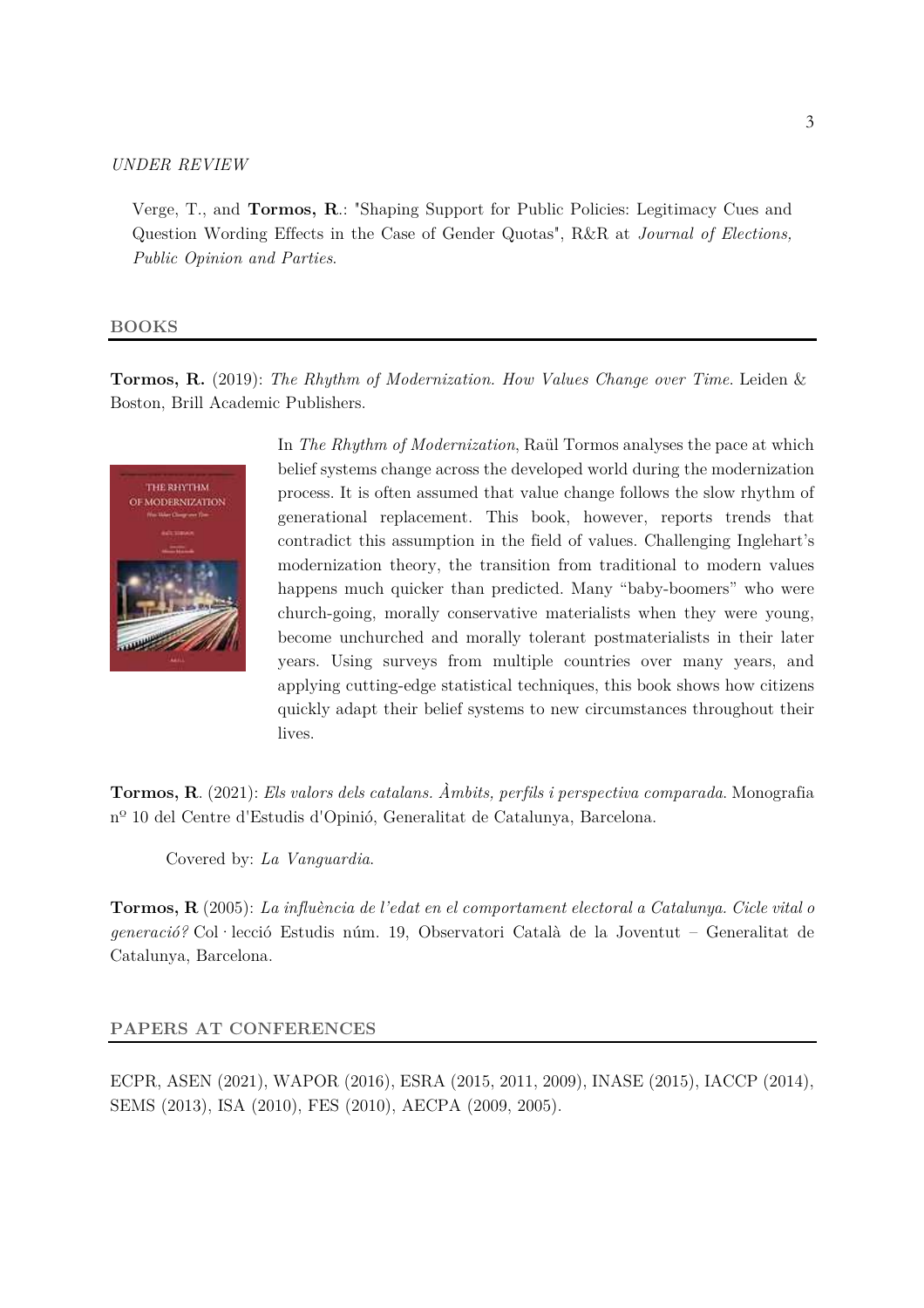**Tormos, R.** (2020): "És la bretxa de gènere en l'interès per la política un error de mesura", *Papers de treball del Centre d'Estudis d'Opinió*. Barcelona

**Tormos, R.** (2017): "L'efecte de la situació econòmica personal en la confiança en les institucions en època de crisi", *Papers de treball del Centre d'Estudis d'Opinió*. Barcelona

**Tormos, R.** (2016): "Experiment sobre els efectes de l'ordre en la valoració dels polítics catalans i espanyols", *Apunts de treball del Centre d'Estudis d'Opinió*. Barcelona

**Tormos, R.** (2016): "Estratègies multinivell per analitzar enquestes de tall transversal en múltiples països i múltiples moments en el temps", *Papers de treball del Centre d'Estudis d'Opinió*. Barcelona

**Tormos, R.**, Muñoz, J., and Hierro, M. J. (2015): "Identificació nacional: causa o conseqüència? Els efectes del debat sobre la independència en la identitat dels catalans", *Papers de treball del Centre d'Estudis d'Opinió*. Barcelona.

**Tormos, R.** (2014): "Aspectes metodològics de l'enquesta online amb experiments", *Apunts de treball del Centre d'Estudis d'Opinió*. Barcelona.

Muñoz, J., and **Tormos, R.** (2013): "El apoyo a la independencia en Cataluña: ¿identidad o cálculo económico?", *Colección Zoom Político*, n. 19/2013, Fundación Alternativas. Madrid.

Muñoz, J., and **Tormos, R.** (2012): "Identitat o càlculs instrumentals. Anàlisi dels factors explicatius del suport a la independència a Catalunya", *Papers de treball del Centre d'Estudis d'Opinió*. Barcelona.

Verge, T., and **Tormos, R.** (2010): "La persistència del gender gap a les actituds polítiques a Catalunya", *Papers de Treball del Centre d'Estudis d'Opinió*. Barcelona.

**Tormos, R.** (2009): "Actitudes de los españoles hacia la protección social en la UE", in A. Hegeade Haro (ed.) *La ciudadanía española y el futuro de Europa.* Fundación Alternativas - OPEX, Madrid.

**Tormos, R.** (2008): "Una nova generació de catalans (II)", *EINES 4,* Fundació Josep Irla, Barcelona.

**Tormos, R.** (2008): "Una nova generació de catalans (I)", *EINES 3*, Fundació Josep Irla, Barcelona.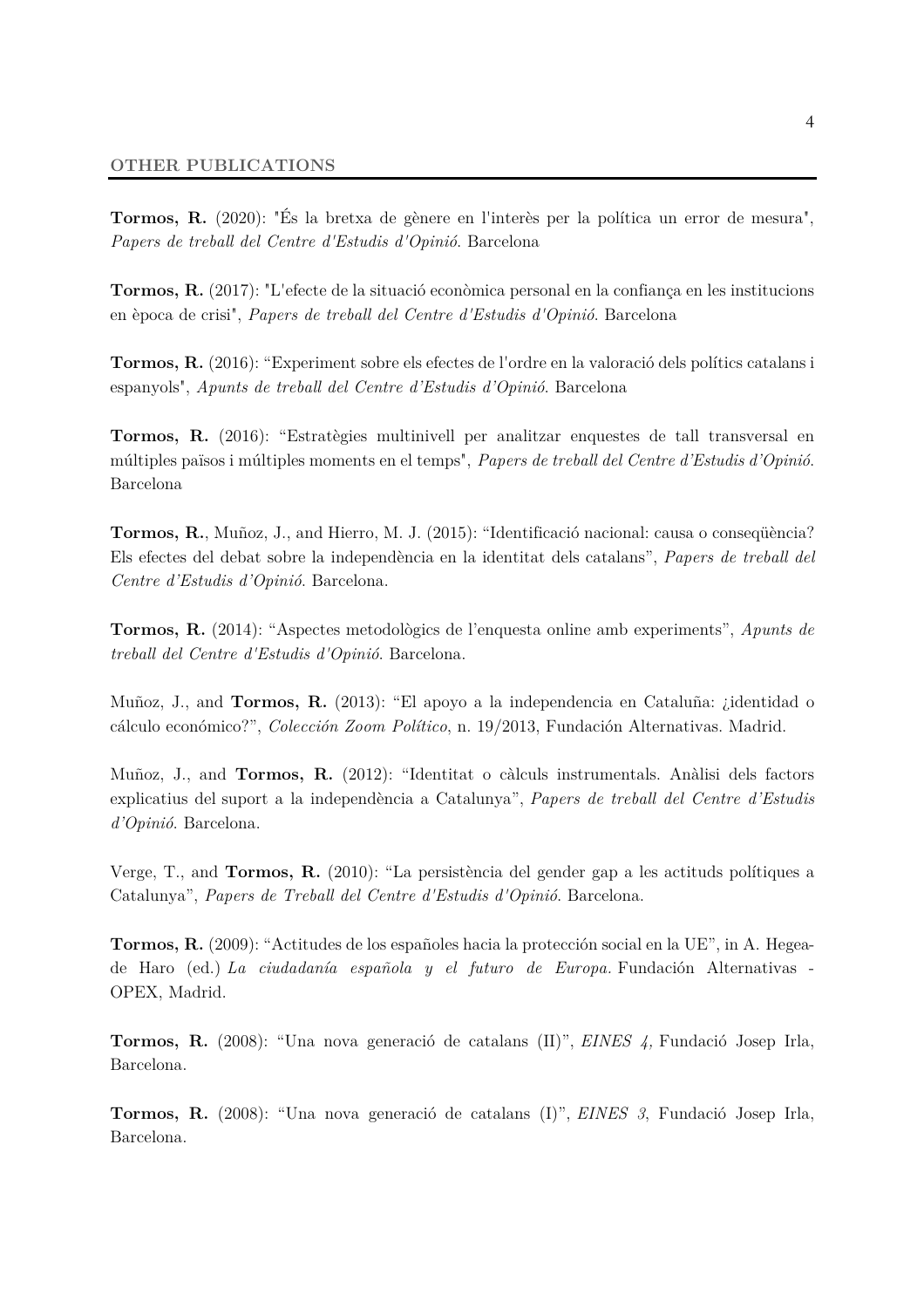Cantijoch, M., and **Tormos, R.** (2005): "La diferència de gènere. El vot de les dones a Catalunya", *Col·lecció el Pensament i l'Acció*. Fundació Nous Horitzons, Barcelona.

**Tormos, R.** (2001): "XVII Congrés. Joventuts d'Esquerra Republicana de Catalunya" in Ò. Barberà, À. Barrio, and J. Rodríguez (eds.) *Els militants de les organitzacions polítiques juvenils* . Fundació Jaume Bofill, Barcelona.

**Tormos, R.** (1998): Book review "Giovanni Sartori. 'Homo videns: La sociedad teledirigida'", in *Gestión y Análisis de Políticas Públicas* 13-14.

#### **TEACHING EXPERIENCE**

Political behavior (BA Political Science) Quantitative methods (MSc Sociology) Tutor of master's theses (MA Political Science) Data analysis with PSPP (EAPC, special courses for civil servants) Introduction to survey research (EAPC, special courses for civil servants) Advanced questionnaire design (EAPC, special courses for civil servants) Research design (MSc Sociology) Comparative methods (MSc Political Science) Tutor for bachelor's theses (BA Sociology) Survey design and official statistics (BSc in Applied Statistics) Quantitative methods (BA in Political Science)

#### **MEMBERSHIP**

Research Group "Democracy, Elections, and Citizenship" (UAB) World Association of Public Opinion Research (WAPOR) European Survey Research Association (ESRA) European Political Science Association (EPSA)

#### **PROFESSIONAL SERVICE**

Reviewer for *Political Psychology, Public Opinion Quarterly, European Journal of Political Research; Social Indicators Research; International Political Science Review; Social Science Research; European Political Science Review; Journal of Cross-Cultural Psychology; International Journal of Public Opinion Research; Publius: The Journal of Federalism*; *Mobilization*; *Politics, Culture, and Socialization*; *Revista Española de Ciencia Política*; *Empiria*.